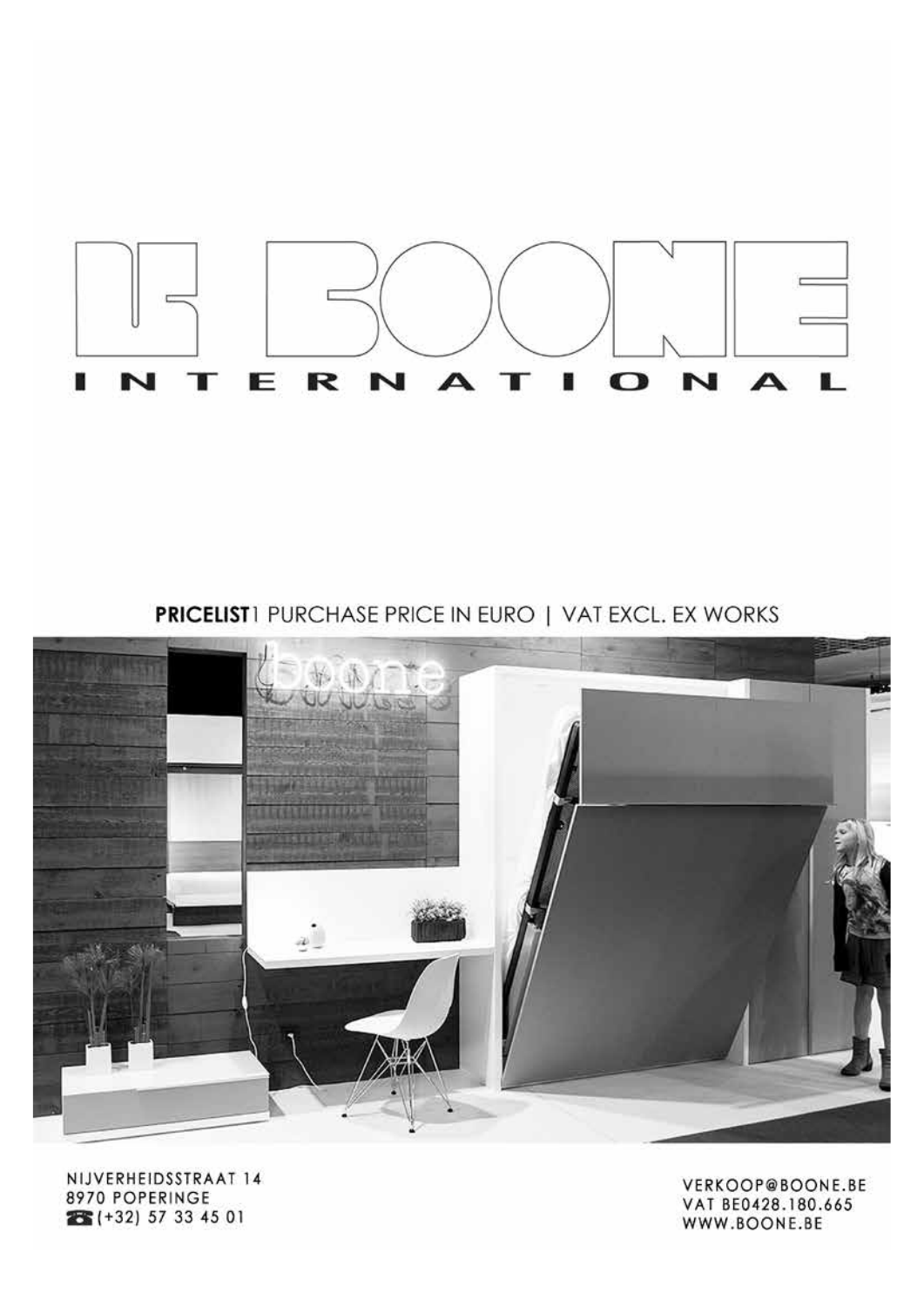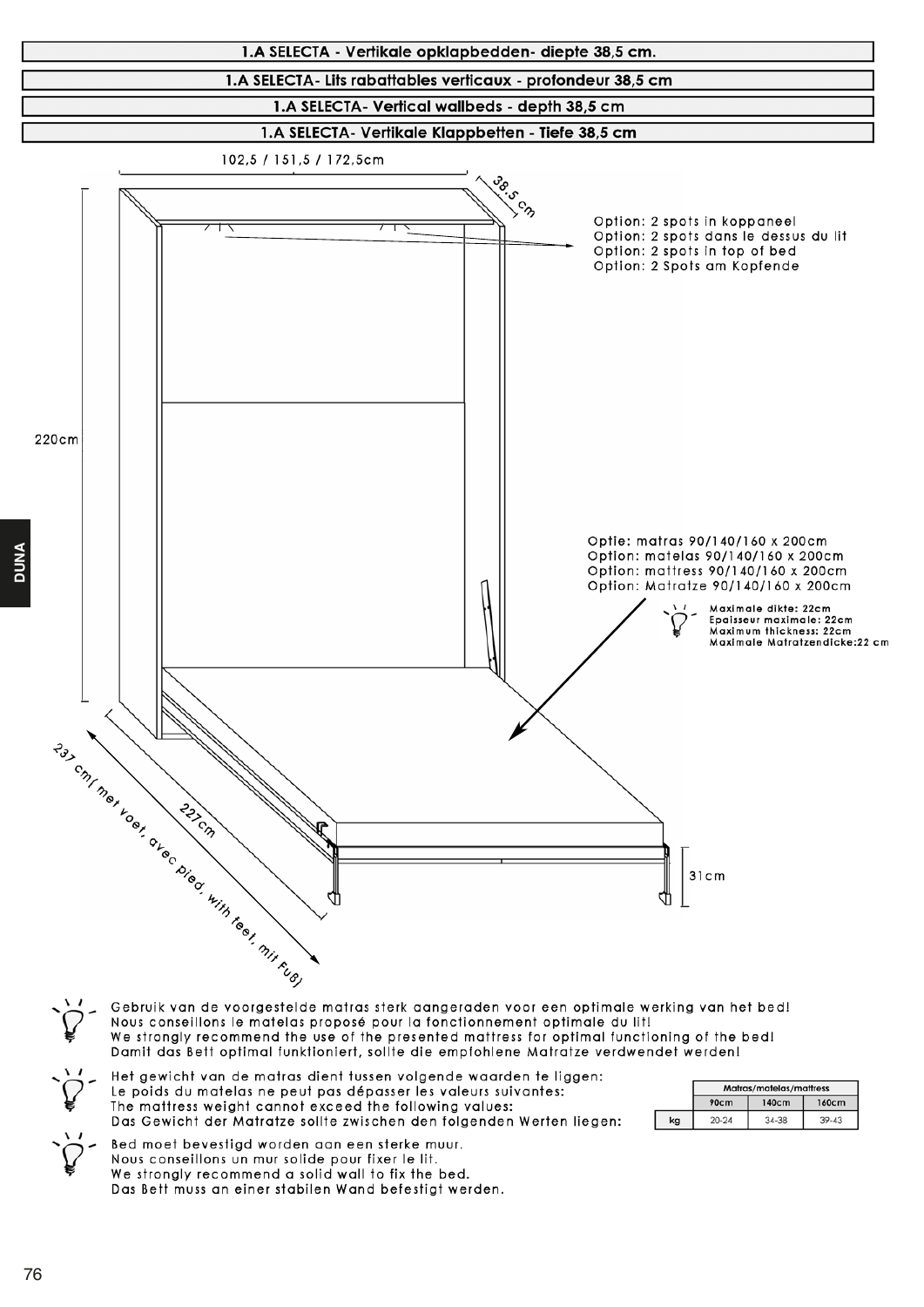| 1.A.1 single wallbed - 102,5cm (interior size: 90x200cm) |  |  |
|----------------------------------------------------------|--|--|
|                                                          |  |  |

|       |       |  |                    | <b>BED</b>    | REF.   |                                                       | <b>MATTRESS</b>                                         |
|-------|-------|--|--------------------|---------------|--------|-------------------------------------------------------|---------------------------------------------------------|
|       |       |  | REF.               |               | 04MAS  |                                                       | Masarat, Megapur, cold foam HR60 (flexible) 90x200x22cm |
|       |       |  |                    |               | 04MAS+ |                                                       | Masarat, Megapur, cold foam HR55 (hard) 90x200x22cm     |
|       | white |  | 6004N              | 04AMB         |        | Ambiance, Pocket springs, HR60 (flexible) 90x200x21cm |                                                         |
|       |       |  |                    |               | 04AMB+ |                                                       | Ambiance, Pocket springs, HR55 (hard) 90x200x21cm       |
|       |       |  |                    |               |        |                                                       |                                                         |
| REF.  |       |  |                    | <b>OPTION</b> |        |                                                       | <b>MATCH</b>                                            |
| 1078N |       |  | spot in top of bed |               |        |                                                       | front finish in laquer                                  |
|       |       |  |                    |               |        |                                                       | SEE HEADING MATCH                                       |
|       |       |  |                    |               |        |                                                       | laquer                                                  |
|       |       |  |                    |               |        |                                                       |                                                         |

## 1.A.2 double wallbed - 151,5cm (interior size: 140x200cm)

|       |                       |       |       | <b>BED</b>    | REF.              |  | <b>MATTRESS</b>                                          |
|-------|-----------------------|-------|-------|---------------|-------------------|--|----------------------------------------------------------|
|       |                       |       | REF.  |               | 05MAS             |  | Masarat, Megapur, cold foam HR60 (flexible) 140x200x22cm |
|       |                       |       |       |               | $05MAS+$          |  | Masarat, Megapur, cold foam HR55 (hard) 140x200x22cm     |
|       |                       | white | 6005N |               | 05AMB             |  | Ambiance, Pocket springs, HR60 (flexible) 140x200x21cm   |
|       |                       |       |       |               | 05AMB+            |  | Ambiance, Pocket springs, HR55 (hard) 140x200x21cm       |
|       |                       |       |       |               |                   |  |                                                          |
|       |                       |       |       |               |                   |  | <b>MATCH</b>                                             |
| REF.  |                       |       |       | <b>OPTION</b> |                   |  | front finish in laquer                                   |
| 1079N | 2 spots in top of bed |       |       |               | SEE HEADING MATCH |  |                                                          |
|       |                       |       |       |               |                   |  | laquer                                                   |
|       |                       |       |       |               |                   |  |                                                          |

## 1.A.3 double wallbed - 172,5cm (interior size: 160x200cm)

|       |                       |  |       | <b>BED</b>    | REF.              |                                                    | <b>MATTRESS</b>                                          |  |
|-------|-----------------------|--|-------|---------------|-------------------|----------------------------------------------------|----------------------------------------------------------|--|
|       |                       |  | REF.  |               | 07MAS             |                                                    | Masarat, Megapur, cold foam HR60 (flexible) 160x200x22cm |  |
|       |                       |  | 6007N |               | 07MAS+            |                                                    | Masarat, Megapur, cold foam HR55 (hard) 160x200x22cm     |  |
|       | white                 |  |       |               | 07AMB             |                                                    | Ambiance, Pocket springs, HR60 (flexible) 160x200x21cm   |  |
|       |                       |  |       | 07AMB+        |                   | Ambiance, Pocket springs, HR55 (hard) 160x200x21cm |                                                          |  |
|       |                       |  |       |               |                   |                                                    |                                                          |  |
|       |                       |  |       |               |                   |                                                    | <b>MATCH</b>                                             |  |
| REF.  |                       |  |       | <b>OPTION</b> |                   |                                                    | front finish in laquer                                   |  |
| 1079N | 2 spots in top of bed |  |       |               | SEE HEADING MATCH |                                                    |                                                          |  |
|       |                       |  |       |               |                   |                                                    | laquer                                                   |  |
|       |                       |  |       |               |                   |                                                    |                                                          |  |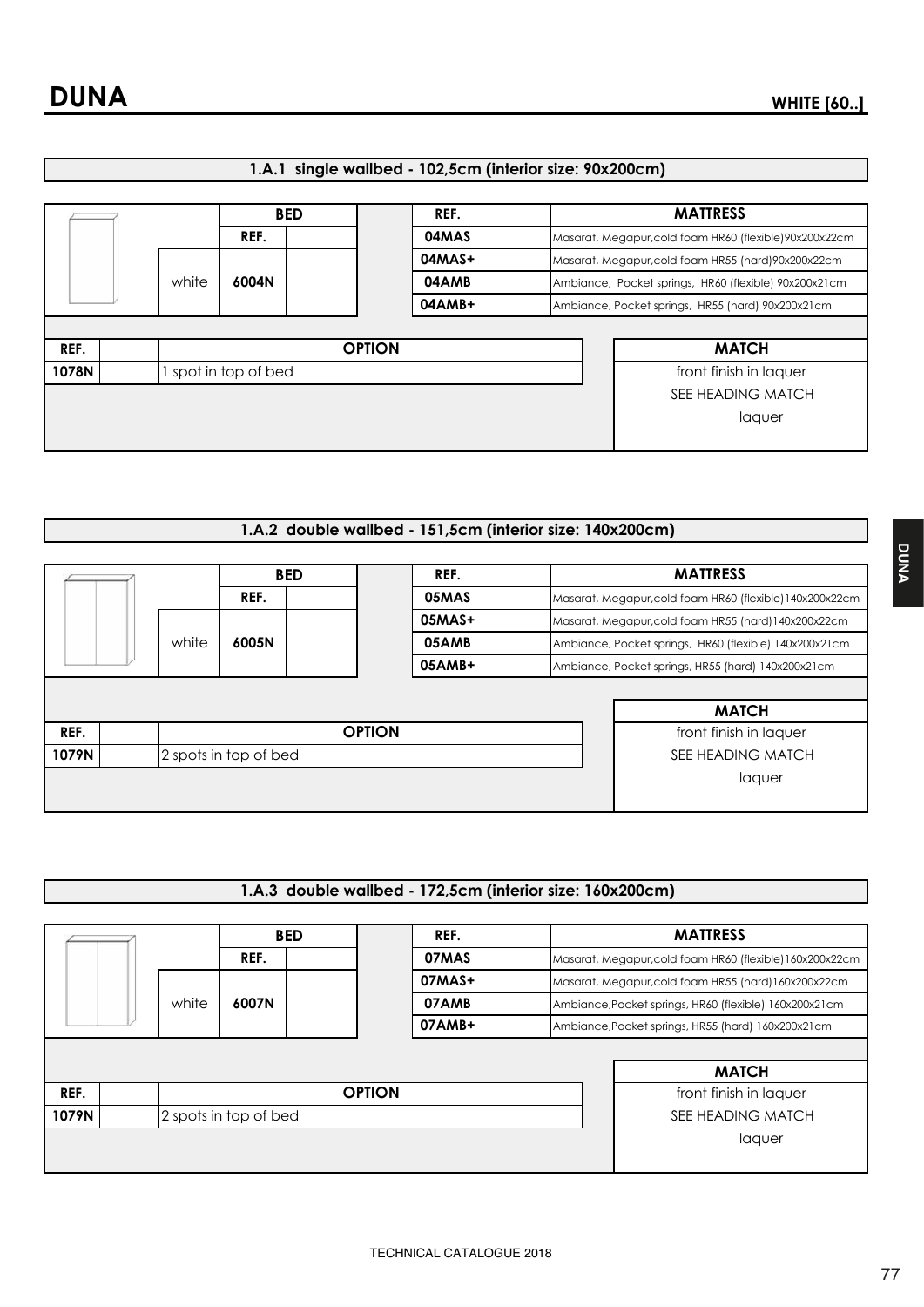

3.B. Legkasten / Lingères / Cupboards / Schrank mit Einlegeböden



3.C. Hoekkasten / Armoires d'angles / Corner wardrobes / Eckschranken



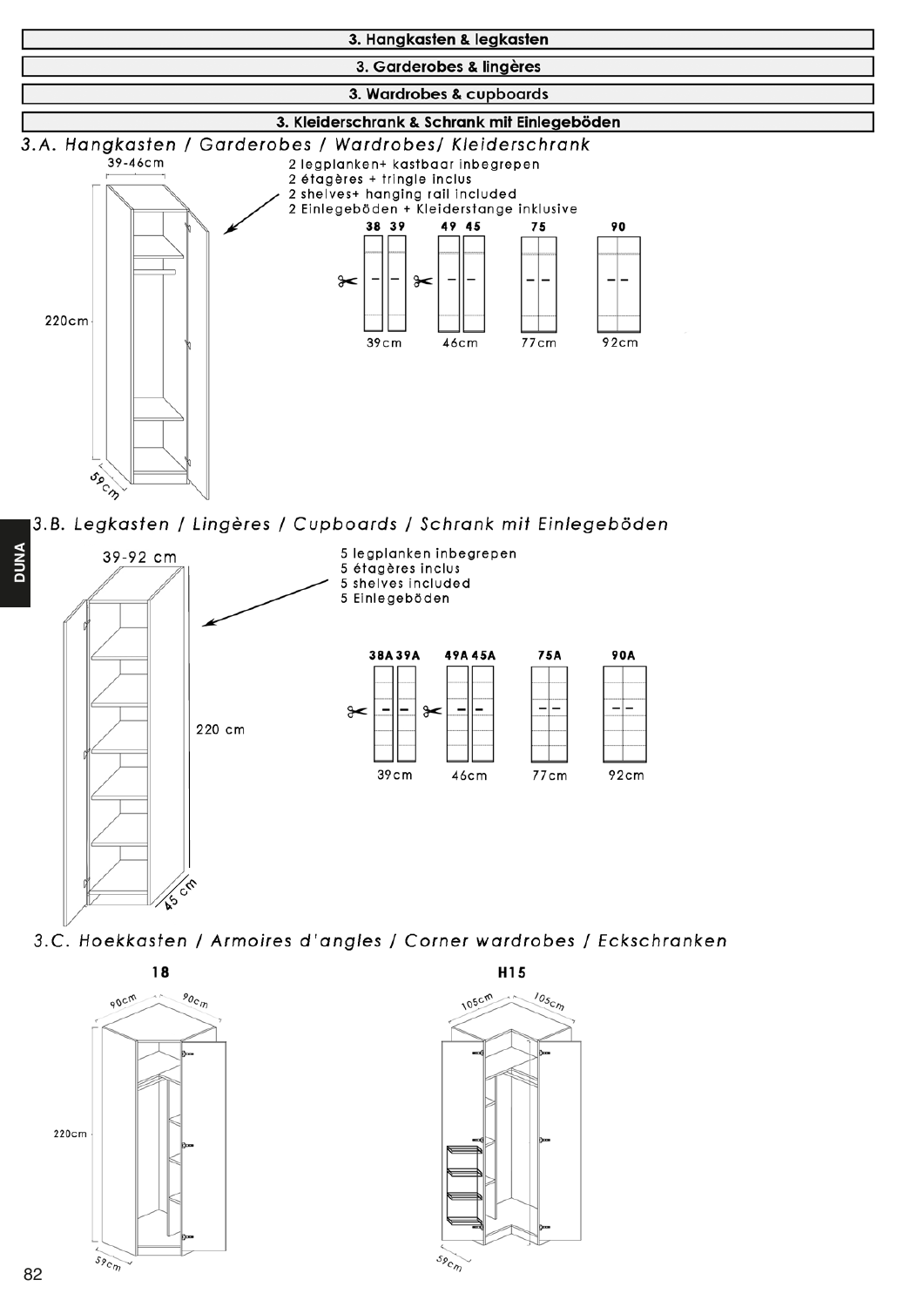

| 90x90cm        |       | 105x105cm |  |               |       | <b>MATCH</b> |       |                   |           |
|----------------|-------|-----------|--|---------------|-------|--------------|-------|-------------------|-----------|
|                |       | REF.      |  |               |       | REF.         |       | see heading MATCH |           |
|                | white | 6018      |  | 簿<br>when you | white |              | H6015 |                   | (90x90cm) |
| 744<br>$-45$ 8 |       |           |  |               |       |              |       | (105x105cm)       |           |
|                |       |           |  |               |       |              |       |                   |           |

**DUNA**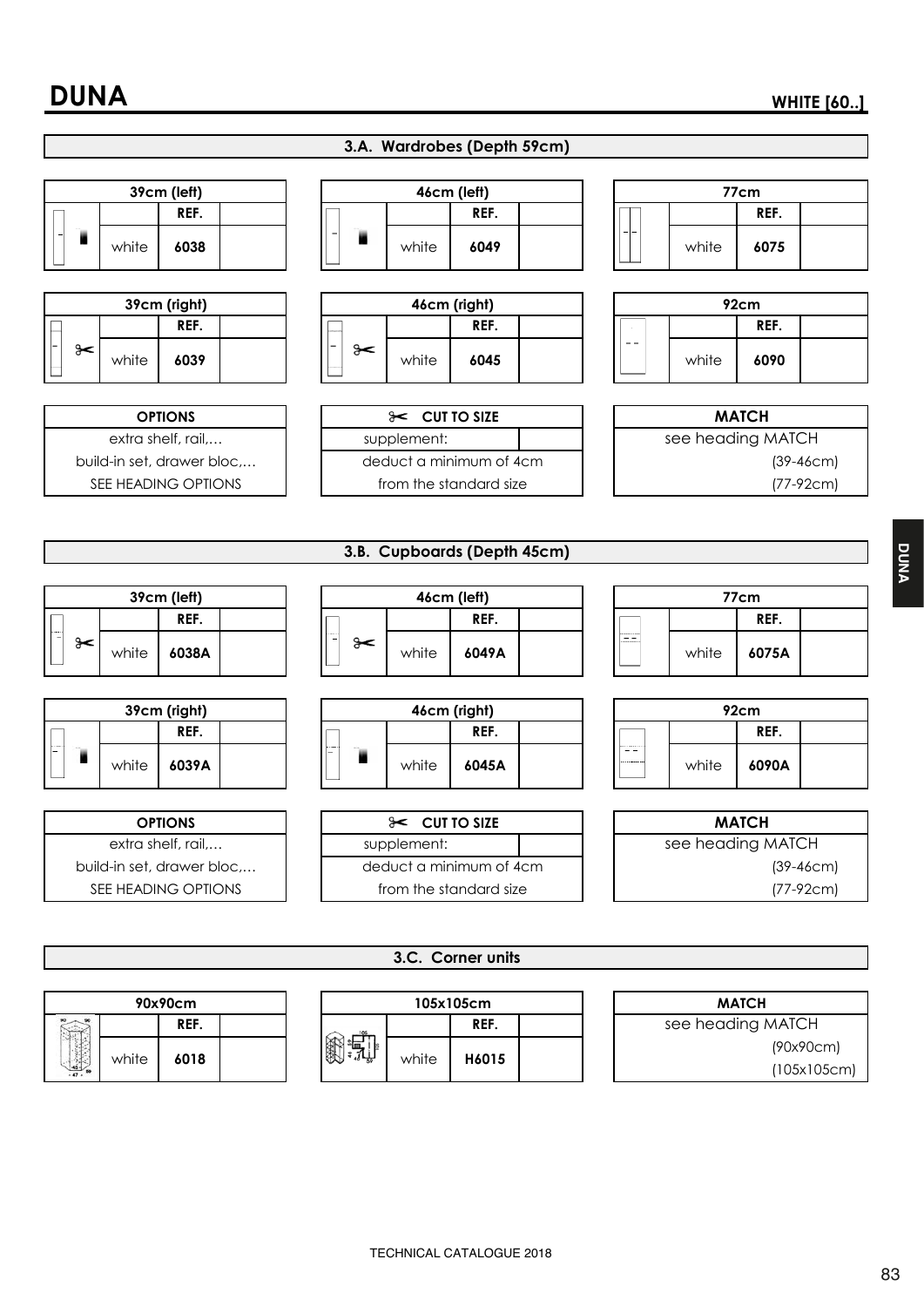